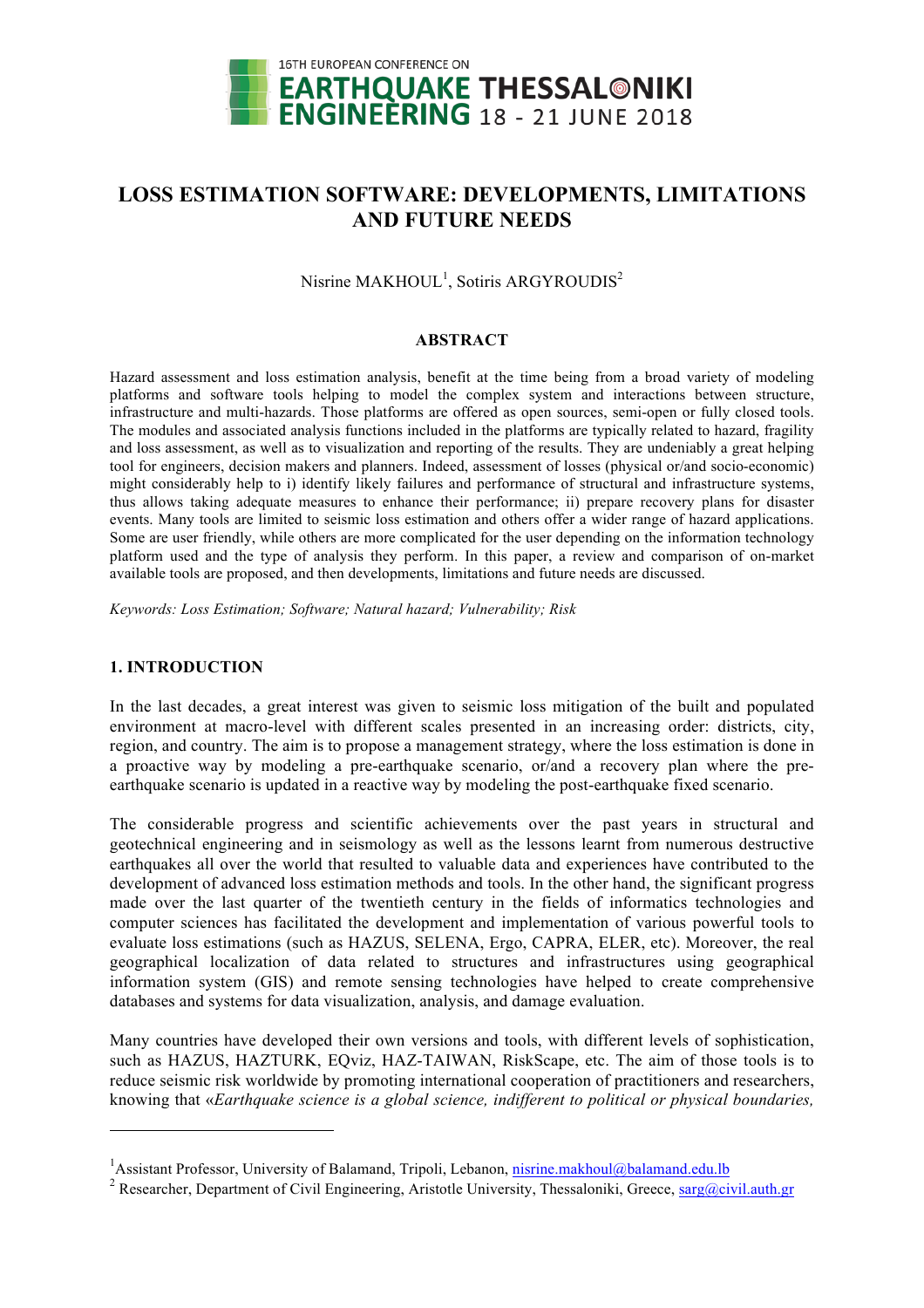*as evidenced by the Great Indian Ocean Earthquake and Tsunami of 2004, which caused life loss and destruction in a dozen nations*», as was noted in Gulkan and Reitherman (2012).

Moreover, resilience-thinking which surfaced in the last decade, encouraging cross-disciplines dialogues and promoting the importance of the societal factor in the risk management along with the structure and infrastructure component, makes loss estimation software a key tool to enhance community resilience. Therefore encouraging the establishment of disaster mitigation plans at national and local levels, focusing on prevention and preparedness, rather than post-disaster response and recovery. The software is often customized to the demands of the insurance industry to perform the computation of economic losses in a portfolio of insured assets, such as buildings and contents as well as business interruption. Most of the loss estimation software was initially developed for seismic hazard, however software algorithms are frequently expanded to include other hazards (e.g. tsunami, hurricanes, floods etc). In the following, a list of the available software is presented, while the most frequently used ones are briefly described, discussed and compared. Then the paper concludes and presents future needs.

# **2. LOSS ESTIMATION SOFTWARE**

The loss estimation procedures are mainly based on four main modules: hazard, inventory/typology, vulnerability, and damage and loss analysis.

**Hazards**: might be scenario-based or probabilistic assessment. The scenario-based approach provides deterministic hazard maps generated for given hazard scenarios (e.g. given magnitude and location in case of earthquake hazard). The probabilistic approach considers all possible events, for example by means of probabilistic seismic hazard analysis (PSHA) in case of earthquake hazards. Based on Jayaram and Baker (2009) and Malargia et al. (2017), both methods preferably need to be considered. **Inventory/typology**: includes the topology and main characteristics of the elements at risk, which are required for the definition of the elements' typology as well as their vulnerability and risk assessment. **Vulnerability:** adequate fragility curve dataset and a fragility mapping dataset are selected and/or ingested for each typology of elements at risk.

**Damage and loss estimations:** damage analysis is achieved by creating and running several scenarios, based on the chosen inputs of ingested data. Damage is assessed by means of fragility functions that make use of the inventories and typologies. Damage is correlated to direct and indirect losses (e.g. casualties, repair costs, restoration time, functionality loss etc). The loss estimations are presented through maps, tables, and graphs.

In this paper, a list of at least 50 software for earthquake loss estimation was gathered. The main characteristics of the software are presented in Table 1. Those characteristics are: Name, Open source, Region, Ownership, Hazard type/ Peril (earthquake, flood, hurricane, tsunami, storm, wind, surge, wave), Exposure (district, city, regional, country, and multiple-levels), Programming language, GISbased, Institution, Location, Hazard modeling (deterministic predicted, deterministic observed, probabilistic), Vulnerability (empirical, analytical). The list is mainly based on Daniell (2011) and World Bank (2014) reports. The following terms were used: Hazard type: E= Earthquake: F= Flood: H= Hurricane; T= Tsunami; St= Storm; Wi= Wind; Su= Surge; Wa= Wave. Exposure: d= District; Ci= City; R= Regional; Co= County; ML= Multiple-Level. Hazard modeling: DP= Deterministic Predicted; DO= Deterministic Observed; P= Probabilistic. Vulnerability: E= Empirical; A= Analytical. Opensource:  $OS =$  opensource,  $CS =$  Closed source,  $SA =$  standard application (upon request), SC = source code (upon request). Other software is available such as ESCENARIS, KOERILOSS, NHEMATIS, QUAKELOSS, HEC-RAS/HEC-HMS/HEC-FDA/HEC-FIA HEC Suite, but are not presented in Table 1.

Finally, 15 tools were selected for further discussion. The first 10 were chosen based on Daniell (2011), who classified software using the multicriteria analysis (MCA) of Stafford et al. (2007): MAEviz (now named Ergo), DBELA, SP-BELA, ELER, SELENA, StrucLoss, EQRM, HAZUS, EQSIM, CAPRA. In addition, the following software is debated: HAZTURK, HAZ-TAIWAN, GEM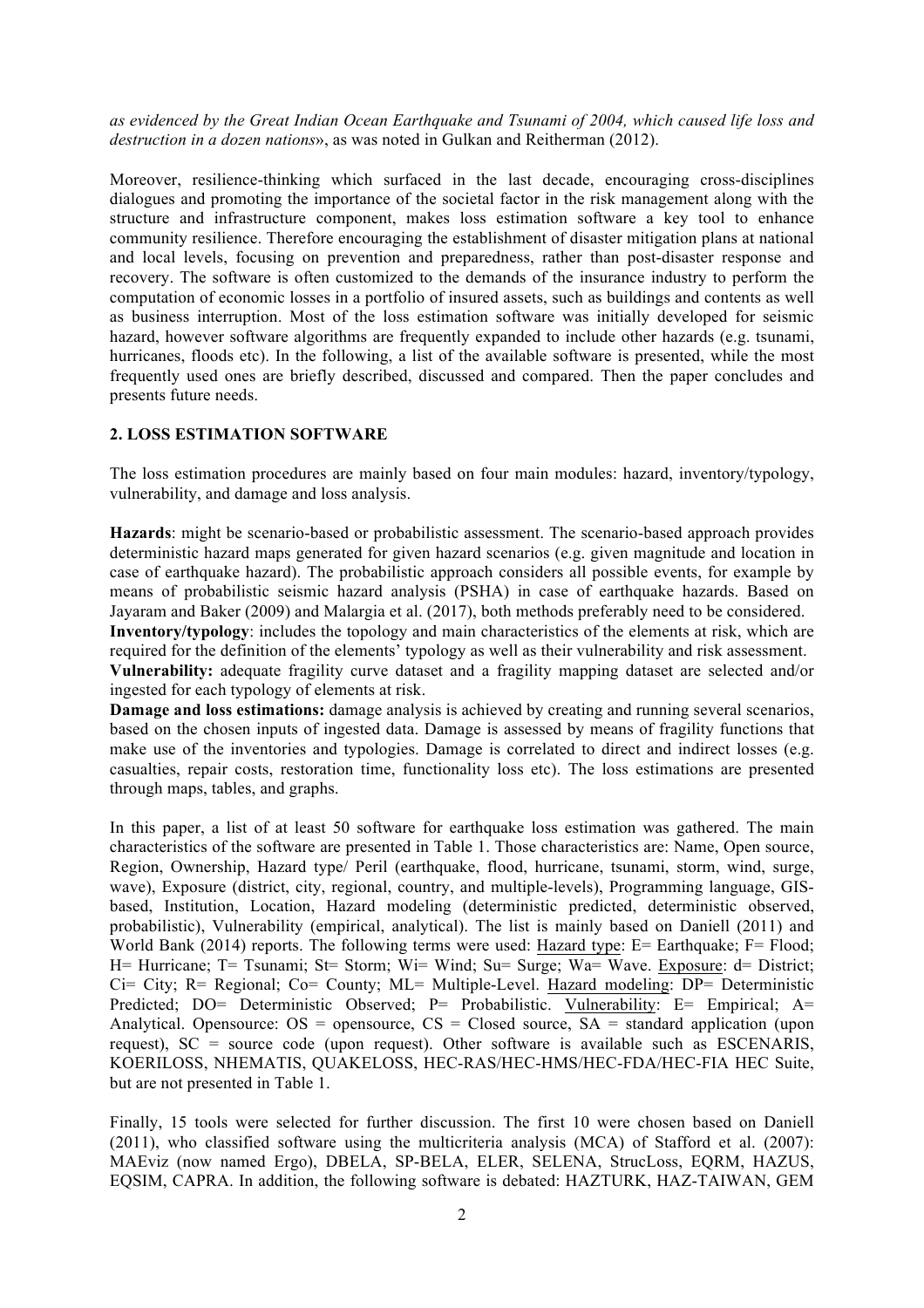tools, OOFIMS (SYNER-G), QLARM. Finally, some newly available tools are also presented.

#### *2.1 Ergo (ex-MAEviz, ex-mHARP) and (HAZTURK, EQvis, SYNER-G)*

Ergo ranked top-1 based on the MCA presented in Daniell (2011) and Stafford et al. (2007), and was one of the best ranked by the World Bank report (2014). A Hazus-based application, the ex-mHARP, ex-MAEviz (Mid-America Earthquakes Visualization) was developed by Mid-America Earthquake Center (MAE) and National Center for Supercomputing Applications (NCSA) at the University of Illinois. The initial purpose was to perform seismic risk assessment in the Middle States of USA. Aiming to allow users to add their own hazard data, it uses a combination of Sakai (an open source web portal), SAM (Scientific Annotation Middleware), and NEESgrid (a framework of tools to allow researchers to collaborate).

The software is completely open source, has a Windows-based format, is a visually driven system, it features inbuilt GIS, and it is deemed to be among the most efficient software for scenario risk assessment and decision support (mitigation, benefit-cost). It has a large array of modules and infrastructure types for analysis (at least 48) allowing the estimation of hazard impact on lifelines, social or economic systems. It is improved continuously by a developer community through the Ergo Consortium. The software is user-friendly and easily extendable. It contains detailed hazard, vulnerability, and risk management modeling. It has already been integrated into HAZturk (Turkey Platform) (Karaman et al. 2008), EQvis (European platform), and has been used in the SYNER-G platform, a European Union (EU) project (Pitilakis et al. 2014), which has added a large fragility function manager to it, in addition to other tools. Moreover, it was expanded to consider datasets from Turkey and worldwide in recent versions. Ergo is open source software.

#### *2.2 HAZUS*

HAZUS (Hazards U.S.) was proposed by FEMA during the '90s, to calculate the earthquake damage to buildings, infrastructure and populations over a census tract, county, or state in the United States. Earthquake hazard includes ground shaking and ground failure due to liquefaction, fault rupture and landslide (Kircher et al. 1997). It was developed progressively to become a multi-hazard tool, to estimate potential losses from earthquakes, floods, hurricanes, and tsunami. The methodology includes classification, fragility and restoration models for all the elements at risk. It allows for the calculation of losses to buildings, infrastructure, and lifelines, as well as social loss (such as casualties, injures, homelessness and disruption) and economic loss. HAZUS is heavily calibrated to U.S. conditions, and it operates only with the commercial software ArcGIS. It is GUI (Graphical User Interface) and allows ShakeMap input. Hazus, is a semi-open source software, and it is mainly applicable for the USA since data is implemented for this area; the code itself is not open.

#### *2.3 DBELA and SP-BELA*

DBELA (Displacement Based Earthquake Loss Assessment) and SP-BELA (Simplified Pushover-Based Earthquake Loss Assessment, Borzi et al. 2008) were developed at the EUCENTRE in Pavia, Italy. They provide vulnerability assessments for reinforced concrete and masonry structures based on the displacement capacity and simplified pushover methods respectively. They are considered as probabilistic approaches, using statistical exposure data, and Monte Carlo simulation to produce the building database for the vulnerability analysis. Damage distribution is obtained for three limit states, while uncertainties are taken into account. The methodology used in DBELA was described in Crowley et al. (2004), Calvi et al. (2006), Bal et al. (2008) and has been extended by Silva et al. (2013). Daniell et al. (2009) used DBELA for Istanbul datasets and found that it offers, for some of the datasets, more accurate results than HAZUS; nevertheless, it is more time-consuming. SP-BELA has a different code built structure representing the structure and thus the shear capacity. It is not easily adaptable to different building types outside the European-Mediterranean region. Currently, SP-BELA is not in software form and was not applied to a large dataset. The methodology can be used easily in SELENA, EQRM or OSRE and can be used to update some vulnerability approaches used in HAZUS.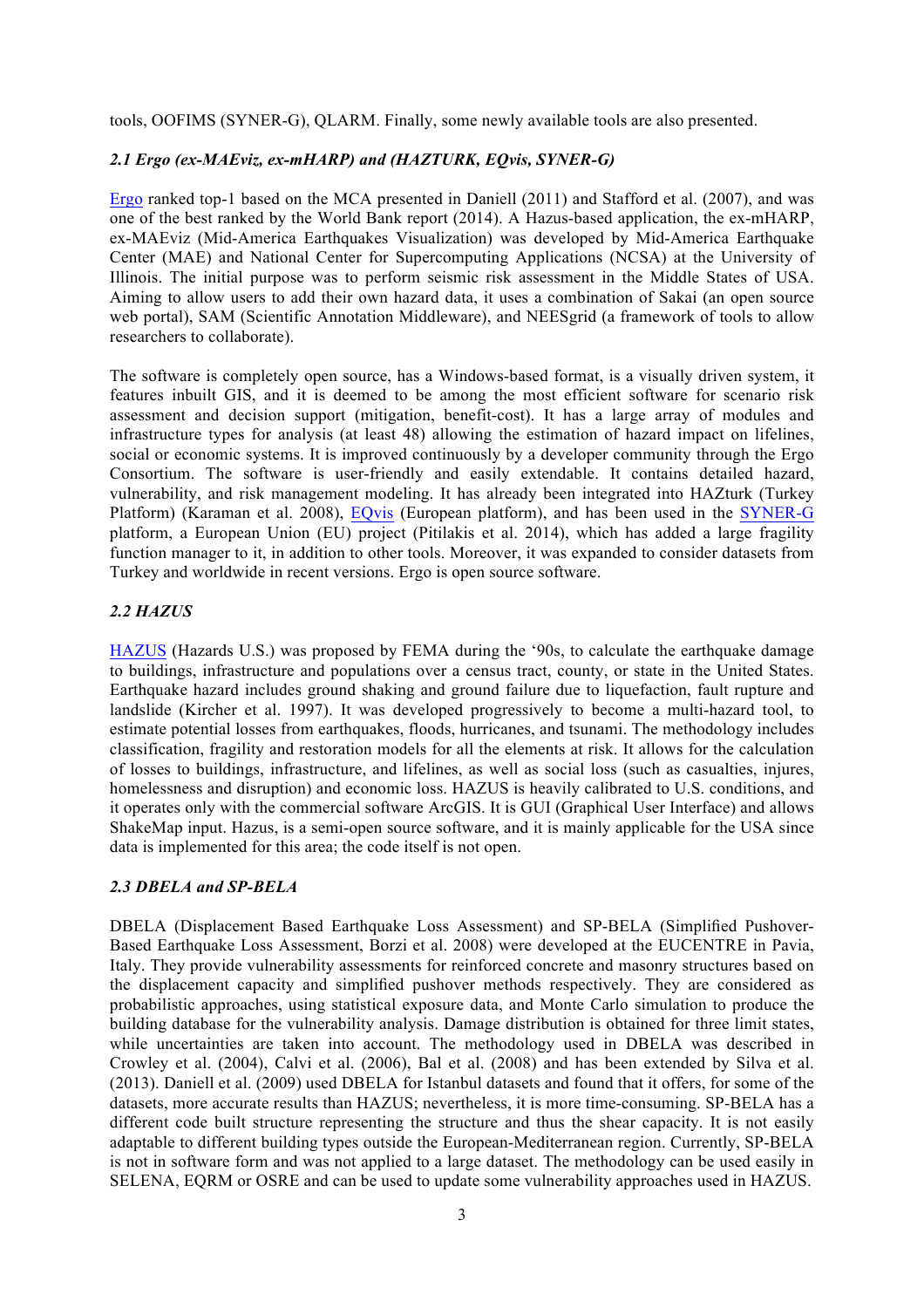DBELA is open source, while SP-BELA is semi-open.

# *2.4 ELER*

ELER (Earthquake Loss Estimation Routine) has been developed within the EC FP6 project NERIES (NEtwork of Research Infrastructures for European Seismology) by Bogazici University of Istanbul, together with researchers from Imperial College, NORSAR, and EMSC (Stafford et al. 2007, Erdik 2007). It is a multi-level methodology comprising five steps: detailed ground motion prediction uncertainty and regional variability analysis and source parameters, estimation of ground motion using geological and geotechnical information, incorporation of strong motion data in the form of a ShakeMap. Thus by means of the exposure and vulnerability methodology, it is able to produce a Loss Map with the regional losses (Erdik et al. 2008). The code has two modules of analysis, which are EHA (Earthquake Hazard Assessment) and ELA (Earthquake Loss Assessment). The ELA module has three levels; Level-0 estimates casualties based on the magnitude and intensity information; Level - 1 estimates casualties and building damages based on intensity information; Level-2 estimates casualties and building damages based on ground motion and spectral parameters. The latest version includes pipeline damage estimation and economic loss estimation tools, and allows the user to input hazard maps, and to define easily new building types and their associated vulnerability values. The outputs are in the form of a shape file, the software is tailored to scenario based analyses as well as for quasireal time rapid earthquake loss assessment, while a default building inventory corresponding to an approximated European database is available. The platform allows calculations that are conditional on the hazard with a given return period, which makes it difficult to perform a fully probabilistic risk assessment. Recently has been used to a "proof of concept" study for seismic risk assessment at pan-European level using open datasets available across the EU (Corbane et al. 2017). ELER is open source software.

# *2.5 SELENA*

SELENA (Seismic Loss EstimatioN using a logic tree Approach) is proposed by NORSAR with support from the International Centre for Geohazards in Norway. It is mainly based on the HAZUS methodology and uses a logic tree approach for the weighting of the input parameters in order to consider epistemic uncertainty (Molina and Lindholm, 2005, 2007). The hazard analysis is probabilistic, real-time, or deterministic. The physical damage to the building stock is computed by applying Capacity Spectrum-based methods. Damage and loss estimates are provided on the level of geographical units.

The software benefits from a GUI. It allows all types of disaggregation and logic trees in order to calculate loss. It uses Octave (or stand-alone Matlab format. It is fully open source as long as the user has Matlab). Moreover, RISe (Risk Illustrator for SElena) was created (associated with GIS viewer) to allow easy viewing of the results from the SELENA analysis (Lang et al. 2008). However, as it was noted in the World Bank report (2014), outputs are difficult to manipulate, while the number of input text files makes it complicated to run without errors. Meanwhile, each year, SELENA undergoes constant developments to incorporate the latest state-of-the-art as well as requests from users and many versions were released. SELENA is open source.

#### *2.6 StrucLoss*

StrucLoss 1.4, developed by the Earthquake and Structural Department of Gebze Institute of Technology in Istanbul – Turkey, is the updated version of KOERILoss 1.0 (Kandilli Observatory and Earthquake Research Institute Loss Estimation Software). It was produced as part of the EC FP6 LESSLOSS project for the case study of Istanbul. Damage estimation is done using both: macroseismic intensity methodology and HAZUS-like spectral displacement vulnerability methodology. It considers deterministic and probabilistic approaches for earthquakes. Direct economic, social losses, and vulnerability curves for various building types are derived from the damage classes as well as. StrucLoss is a semi-open source.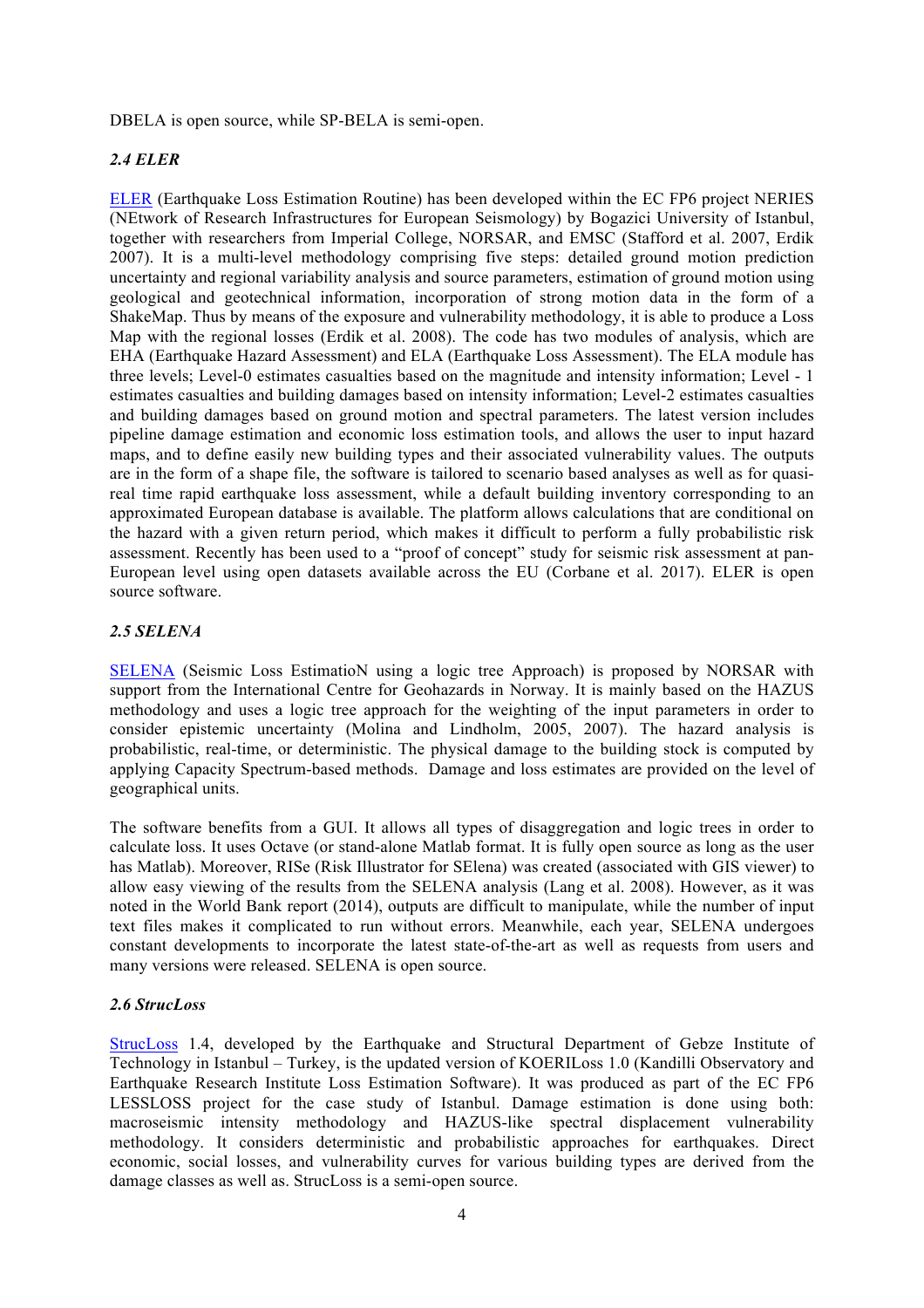# *2.7 EQRM*

EQRM (Earthquake Risk Model) is a regional earthquake risk assessment tool developed by Geoscience Australia (GA) for Australian cities. It utilizes a Python or Matlab-based program created based on the HAZUS model. It is capable of earthquake scenario ground motion and scenario loss modeling as well as probabilistic seismic hazard (PSHA) and risk (PSRA) modeling. It includes a regional seismicity model, attenuation model, regolith site response model, elements at risk (social demographics, building inventory), building vulnerability model (capacity), casualty and injury models, and economic loss model.

The software provides a large number of visualization options for the hazard (uniform hazard spectra, hazard exceedance, and probabilistic seismic hazard analysis) and for the risk (AAL, PML, disaggregation), moreover, it includes a large number of building typologies. It was the first software to calculate event-based PSHA with a great level of detailed analysis, and it still has the lead for physical risk output options in terms of annual losses and risks. It is a completely open source and extendable (only in its Python version, the Matlab version is closed-source), but it is lacking the GIS integration (World Bank report 2014).

# *2.8 EQSIM*

EQSIM (EarthQuake damage SIMulation) tool has been developed by the University of Karlsruhe, is heavily based on HAZUS and includes the integrated Disaster Management tool (DMT). EQSIM uses up-to-date reconnaissance techniques such as damage detection by means of airborne laser scanning data and response tools for coordination; communication and information after an earthquake as part of the Disaster Management Tool (DMT). In the same way as EPEDAT, a detection support system is offered to analyze data after the earthquake and to combine it with pre-earthquake data. An "augmented reality" system is included; it enables individual buildings to be observed in terms of their structural weaknesses post-earthquake (Daniell 2011). It is not open source. The detailed method was presented by Markus et al. (2004), among other publications, which provide an insight into using tools and methodologies. An open source version will be available soon at www.eeqsim.com, under the name of eEQSIM.

#### *2.9 CAPRA*

CAPRA (Comprehensive Approach to Probabilistic Risk Assessment) is a risk modelling platform released in 2008. It is an on-going initiative that has been developed in different phases with the financial support, in the beginning, of the World Bank, the Inter-American Development Bank and the UNISDR. Is a freely available software for disaster risk modelling, incorporating models for 8 different natural hazards into the same probabilistic risk assessment framework, including earthquakes, tsunami, landslides, volcanic eruptions, tropical cyclones, convective rainfall, floods, and droughts. The main core of CAPRA is composed of 14 software modules (Bernal and Cardona, 2018, Reinoso et al. 2018). SMA (Strong Motion Analyst) focuses on the processing of strong-motion signals and seismological data; SMS (Seismic Microzonation Studio) focuses on the dynamical soil response of 3D geological environments; CRISIS 2015 is the seismic hazard and tsunami module; TCHM (Tropical Cyclones Hazard Modeler) is a state-of-the-art hazard calculator for cyclonic wind and storm surge; FA (Flood Analyst) and SRM (Stochastic Rainfall Modeler) provide the tools for flooding modeling; LHM (Landslide Hazard Mapper) focuses on the calculation of landslide susceptibility and hazard; VHAST (Volcanic Hazard Analysis and Simulation Tool) incorporates probabilistic methodologies to account for volcanic hazard; Drought Pro provides cutting-edge tools for drought simulation; EE (Exposure Editor) focuses on the construction and management of geodatabases for exposed elements; VS (Vulnerability Studio) focuses on the computation and edition of vulnerability functions; CAPRA-GRM is the risk calculation engine; EvHo performs holistic evaluations of risk; and FileCAT provides data management capabilities to the overall set of programs.

CAPRA was developed entirely in Visual Basic.NET and is available at no cost. Variability and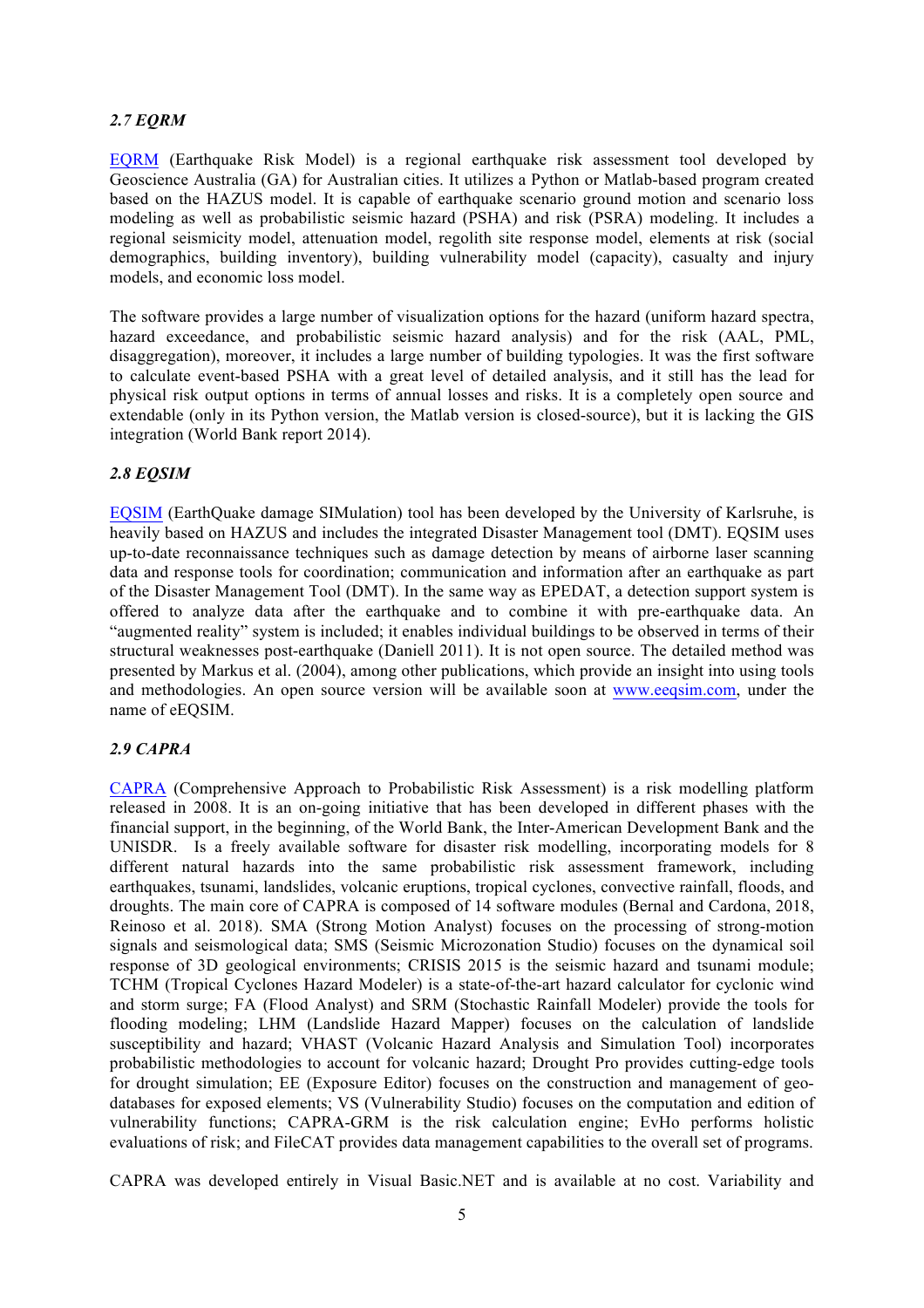uncertainty are nicely handled. Inbuilt GIS related directly to the loss calculations is available, GIS is modular and extendable. Few fatality functions and economic functions are available. The source code of CAPRA is available. It was funded by World Bank, CEPREDENAC, UNISDR, SFLAC, DFAT-AG, and IDB and is developed by ERN Ingenieros Consultores S.C, INGENIAR: Risk Intelligence and CIMNE.

# *2.10 OpenQuake*

OpenQuake is a tool for earthquake loss estimation developed as part of the Global Earthquake Model (GEM). In particular, OpenQuake is a web-based risk assessment platform, which offers an integrated environment for modelling, viewing, exploring and managing earthquake risk (Silva et al. 2014). The platform includes the following types of analysis: scenario damage assessment, scenario risk assessment, classical probabilistic seismic damage analysis, classical probabilistic seismic risk analysis, stochastic event based probabilistic seismic risk analysis, retrofit benefit-cost ratio analysis. OpenQuake is widely used in seismic risk analysis studies (e.g. Silva 2015, Faravelli et al. 2018). It provides a consensus from some earthquake experts globally through a stakeholder process for some parts of the software. It is open-source software written in the Python programming language, available on a public repository.

# *2.11 OOFIMS*

OOFIMS (Object-Oriented Framework for Infrastructure Modeling and Simulation) has been developed (Franchin and Cavalieri, 2013) within EC FP7 SYNER-G project, as a computational tool to assess the vulnerability and risk to earthquakes of an urban area including buildings, lifelines, and critical facilities. The tool is coded in MATLAB language according to the object-oriented paradigm (OOP), allows to model and analyze the performance of interconnected/interdependent infrastructure systems (road, electric power, water supply, storm water, gas, hospitals) and sets of buildings, at the urban/regional scale, in ordinary or "disturbed" conditions (e.g. due to the impact of a natural or manmade hazard). It includes models for spatially distributed seismic action, in terms of ground shaking (peak ground motion parameters, spectral acceleration or velocity) and geotechnical intensity measures (permanent ground deformations). The input and output files are given in xml format, while GIS shape files, can also be used for input linked to the xml. The framework has been applied to assess the systemic vulnerability and risk of different infrastructure (Cavalieri et al. 2014, Esposito et al. 2014, Argyroudis et al. 2015, Cavalieri et al. 2016) and has been adapted for tsunami and volcanic hazards (Gehl et al. 2013). The source code and example files are freely provided.

# *2.12 QLARM, EPEDAT and PAGER (Rapid earthquake loss assessment after damaging earthquakes)*

QLARM provides loss estimates for earthquakes after the event. The post-earthquake alerts issued include the number of fatalities and injured and average damage to buildings in the affected areas. This service is carried out in partnership between WAPMERR (World Agency of Planetary Monitoring and Earthquake Risk Reduction) and the Swiss Seismological Service (SED-ETH, Zurich). QLARM is an outgrowth of the former QUAKELOSS software. The estimates include: (1) The expected percentage of buildings in each of five damage states in each settlement, (2) the mean damage state in each settlement, (3) the numbers of fatalities and injured, with error estimates, in each settlement. The loss estimates are provided in about 30 min after the earthquake (Erdik et al. 2014). The source code is available under request.

EPEDAT (Early Post-Earthquake Damage Assessment Tool) was developed by EQE International, Inc. for post-earthquake loss estimation in California (Eguchi et al. 1997). The output includes estimates for building and lifeline damage and for casualties based on county housing and demographic data. It is Windows-based and uses Modified Mercalli Intensity to quantify the hazard.

PAGER (Prompt Assessment of Global Earthquakes for Response) provides fatality and economic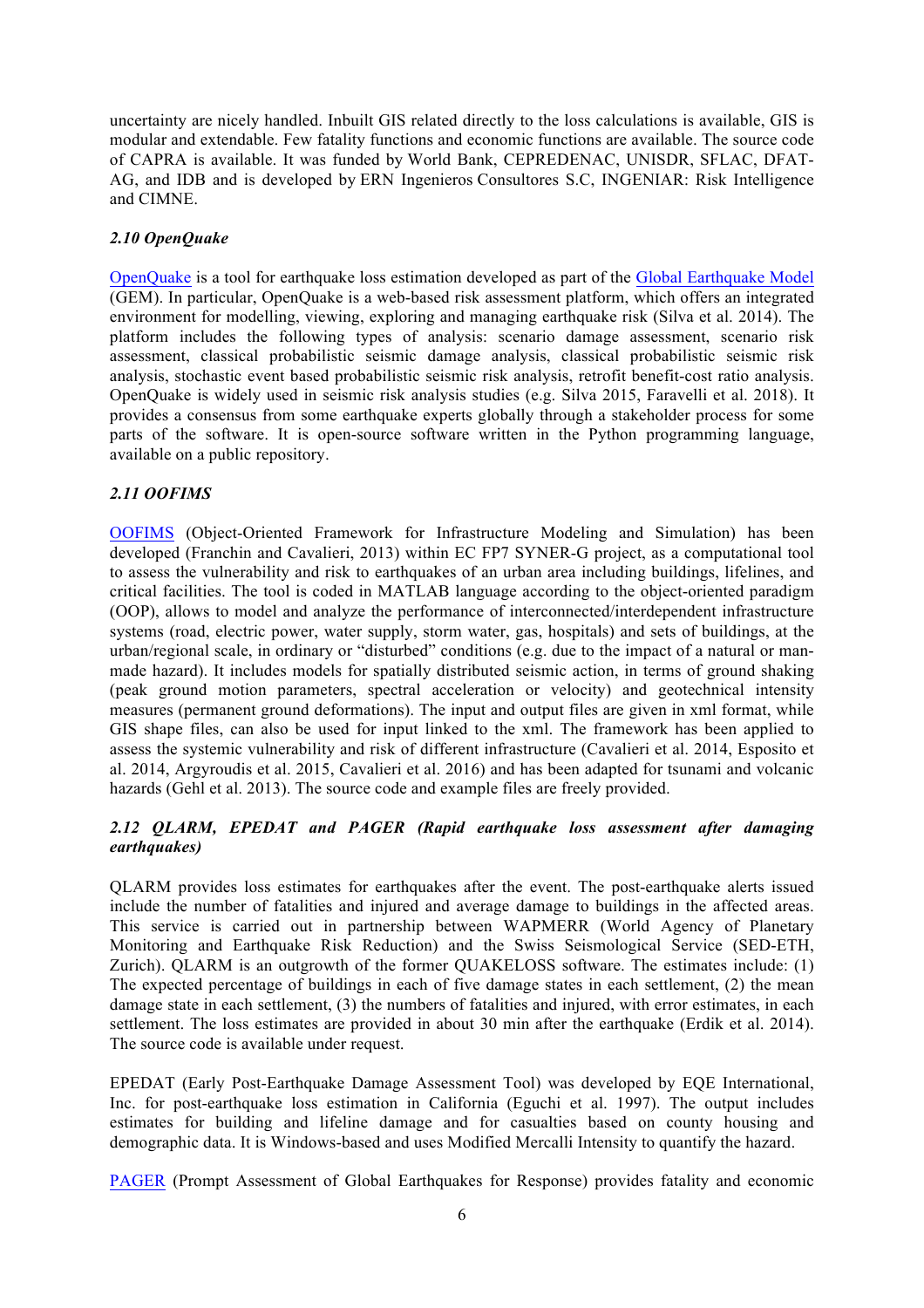loss impact estimates following significant earthquakes worldwide. The estimates are generally available within 30 minutes and are updated as more information becomes available. Rapid estimates include the number of people and names of cities exposed to each shaking intensity level as well as the likely ranges of fatalities and economic losses. PAGER does not consider secondary effects such as landslides, liquefaction, and tsunami in loss estimates at this time.

It is noted that for rapid loss assessment after an earthquake the fast and reliable information on the source location and magnitude is essential. Moreover, the availability of adequate inventory data and fragility models for the affected area is critical. However, only limited number of countries and cities has well-developed building inventories. Several efforts such as PAGER and Global Earthquake Model (www.globalquakemodel.org) projects aim, to develop global building inventory databases and fragility models.

# *2.13 Newly available tools*

Some other tools for loss estimation have been recently developed: The Interdependent Networked Community Resilience Modeling Environment (IN-CORE), which is built upon the Ergo software, allows the modeling of the impact on interdependent infrastructure of earthquakes, windstorms, tornadoes, tsunamis, and wildland urban interface fires as well their recovery (Gardoni et al. 2018). The Cyber Physical System built on Ergo, for disaster response for high-rise complex facilities in Korea (Suh et al. 2018). Earl, an interactive toolbox that facilitates story-based building-specific earthquake-induced risk and loss assessment, providing loss vulnerability curves and expected annual losses (Elkady et al. 2018). SeisDaRo for the estimation of seismic damage in Romania, relying on the SELENA software and HAZUS methodology, and more recently on USGS's PAGER methodology, while is also functional in real-time (Toma-Danila et al. 2018). The Middle East and North Africa (MENA) Earthquake Model developed by Willis Re, capable of quantifying losses for a region which has historically not been covered comprehensively by catastrophe models (Schmid et al. 2018).

| Name                     | Open<br>source           | Hazard type / Peril |              |   |                  |           |   |    | <b>Exposure</b> |   |             |          |    | <b>Hazard</b> modeling |                           |                | Vulnerability |   |              |
|--------------------------|--------------------------|---------------------|--------------|---|------------------|-----------|---|----|-----------------|---|-------------|----------|----|------------------------|---------------------------|----------------|---------------|---|--------------|
|                          |                          | E                   | $\mathbf{F}$ | H | T                | <b>St</b> | W | Su | W               | D | Ci          | $\bf{R}$ | Co | ML                     | <b>DP</b>                 | D <sub>O</sub> | $\mathbf{P}$  | E | $\mathbf{A}$ |
| <b>CAPRA</b>             | <b>OS</b>                | X                   | X            | X | X                | X         |   |    |                 |   |             |          |    | X                      | X                         | X              | X             | X | X            |
| <b>CATS</b>              | <b>OS</b>                | X                   |              |   |                  |           |   |    |                 |   |             |          |    | X                      | X                         | X              |               | X |              |
| <b>DBELA</b>             | <b>OS</b>                | X                   |              |   |                  |           |   |    |                 | X | X           |          |    |                        | X                         | X              | X             |   | X            |
| <b>ELER</b>              | <b>SA</b>                | X                   |              |   |                  |           |   |    |                 | X | X           |          |    |                        | X                         | X              | X             | X | X            |
| <b>EmerGeo</b>           | $\overline{\phantom{a}}$ |                     |              |   |                  |           |   |    |                 |   |             |          |    | X                      | X                         |                |               | X |              |
| <b>EPEDAT</b>            | CS                       | X                   |              |   |                  |           |   |    |                 | X | X           |          |    |                        | X                         | X              |               | X |              |
| <b>EQRM</b><br>(Mathlab) | CS                       | X                   |              |   |                  |           |   |    |                 | X | X           |          |    |                        | X                         |                | X             | X | X            |
| <b>EQRM</b> (Python)     | <b>OS</b>                | X                   |              |   |                  |           |   |    |                 | X | X           |          |    |                        | X                         |                | X             | X | X            |
| <b>EQSIM</b>             | CS                       | $\mathbf X$         |              |   |                  |           |   |    |                 | X | $\mathbf X$ |          |    |                        | $\mathbf X$               | X              |               |   | X            |
| <b>Extremum</b>          | <b>CS</b>                | X                   |              |   |                  |           |   |    |                 |   | X           | X        | X  |                        | X                         | X              |               | X |              |
| <b>HAZ-Taiwan</b>        | CS                       | X                   |              |   |                  |           |   |    |                 |   |             |          |    | X                      | X                         | X              | X             |   | X            |
| <b>Hazus-MH</b>          | <b>OS</b>                | X                   | X            | X | $\boldsymbol{X}$ |           |   |    |                 |   |             |          |    | $\mathbf{X}$           | $\boldsymbol{\mathrm{X}}$ | X              | X             |   | X            |
| <b>InLET</b>             | <b>CS</b>                | $\mathbf X$         |              |   |                  |           |   |    |                 | X | $\mathbf X$ |          |    |                        | X                         | X              |               | X |              |
| <b>Insafe</b>            | <b>OS</b>                | X                   | X            |   | X                |           |   |    |                 |   |             |          |    |                        |                           |                |               |   |              |
| <b>LNECLOSS</b>          | CS                       | X                   |              |   |                  |           |   |    |                 | X | X           |          |    |                        | X                         |                |               |   | $\mathbf X$  |
| <b>PAGER 2010</b>        | SA                       |                     |              |   |                  |           |   |    |                 |   |             |          |    | $\mathbf X$            |                           | X              |               | X | X            |
| Ergo (MAEviz/<br>mHARP)  | <b>OS</b>                | X                   |              |   |                  |           |   |    |                 | D |             |          |    |                        | X                         | X              | X             | X | X            |

Table 1. Overview of existing loss estimation software.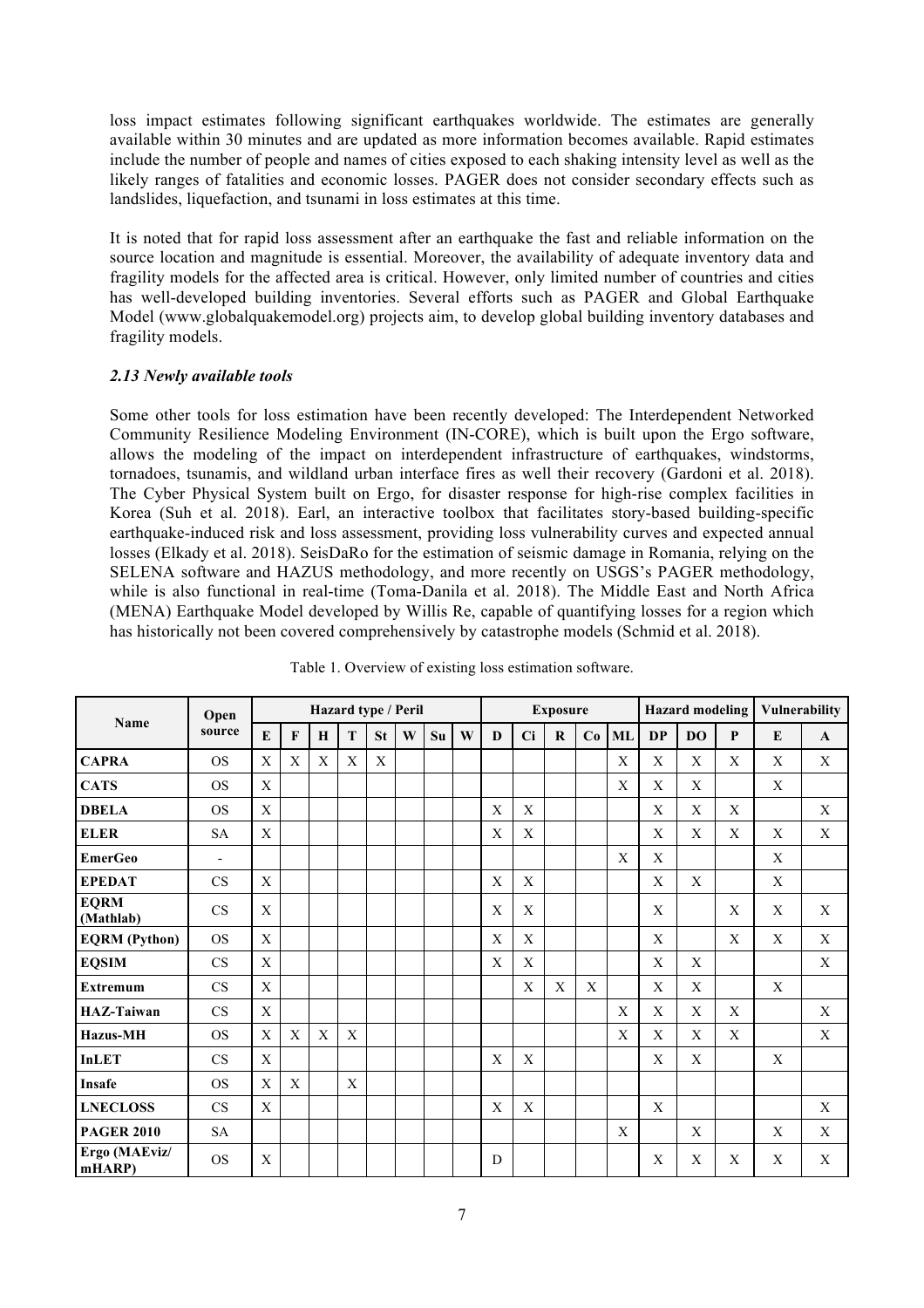| <b>OpenQuake</b>                                    | <b>OS</b>       | $\mathbf X$ |                           |             |   |                                     |             |             |             |                                         |             |                           |             |                           |                           |                                     |             |             |             |
|-----------------------------------------------------|-----------------|-------------|---------------------------|-------------|---|-------------------------------------|-------------|-------------|-------------|-----------------------------------------|-------------|---------------------------|-------------|---------------------------|---------------------------|-------------------------------------|-------------|-------------|-------------|
| <b>OPENRISK</b>                                     | OS              | X           |                           |             |   |                                     |             |             |             |                                         |             |                           |             | $\mathbf X$               | $\boldsymbol{\mathrm{X}}$ | X                                   | X           | X           |             |
| <b>OSRE</b>                                         | <b>OS</b>       | $\mathbf X$ |                           |             |   |                                     |             |             |             |                                         |             |                           |             | $\mathbf X$               | X                         | X                                   | $\mathbf X$ | X           |             |
| PAGER v1                                            | CS              | X           |                           |             |   |                                     |             |             |             |                                         | X           | X                         | $\mathbf X$ |                           |                           | $\mathbf X$                         |             | X           |             |
| <b>QLARM</b>                                        | SC              | $\mathbf X$ |                           |             |   |                                     |             |             |             |                                         | X           | $\mathbf X$               | $\mathbf X$ |                           | X                         | X                                   |             | X           |             |
| QL <sub>2</sub>                                     | CS              |             |                           |             |   |                                     |             |             |             |                                         | X           | X                         | $\mathbf X$ |                           | X                         | $\boldsymbol{\mathrm{X}}$           |             | X           |             |
| <b>RADIUS</b>                                       | <b>OS</b>       | $\mathbf X$ |                           |             |   |                                     |             |             |             |                                         | $\mathbf X$ |                           |             |                           | $\mathbf X$               |                                     |             | X           |             |
| <b>REDARS</b>                                       | CS              | $\mathbf X$ |                           |             |   |                                     |             |             |             | X                                       | $\mathbf X$ | $\boldsymbol{\mathrm{X}}$ |             |                           | $\mathbf X$               | $\mathbf X$                         | $\mathbf X$ | $\mathbf X$ |             |
| <b>RiskScape</b>                                    | <b>SA</b>       | X           | $\boldsymbol{\mathrm{X}}$ |             | X | X                                   | $\mathbf X$ |             |             | X                                       | X           | X                         |             |                           | X                         | X                                   |             | X           |             |
| <b>ROVER-SAT</b>                                    | <b>SA</b>       |             |                           |             |   |                                     |             |             |             |                                         |             |                           |             | $\boldsymbol{\mathrm{X}}$ | X                         | X                                   |             | X           |             |
| <b>SAFER</b>                                        | <b>OS</b>       | X           |                           |             |   |                                     |             |             |             | X                                       | $\mathbf X$ |                           |             |                           | $\mathbf X$               | X                                   | X           | $\mathbf X$ | X           |
| <b>SELENA</b>                                       | <b>OS</b>       | $\mathbf X$ |                           |             |   |                                     |             |             |             | X                                       | X           |                           |             |                           | $\mathbf X$               | $\mathbf X$                         | $\mathbf X$ |             | X           |
| <b>SES2002 &amp;</b><br><b>ESCENARIS</b>            | CS              | X           |                           |             |   |                                     |             |             |             |                                         |             |                           |             | X                         | X                         | $\mathbf X$                         |             | X           |             |
| <b>SIGE</b>                                         | CS              | $\mathbf X$ |                           |             |   |                                     |             |             |             |                                         |             |                           |             | $\mathbf X$               | X                         | X                                   |             | X           |             |
| <b>SP-BELA</b>                                      | CS              | $\mathbf X$ |                           |             |   |                                     |             |             |             | X                                       |             |                           |             |                           | X                         | X                                   | $\mathbf X$ |             | X           |
| <b>StrucLoss</b>                                    | CS              | $\mathbf X$ |                           |             |   |                                     |             |             |             | X                                       | $\mathbf X$ |                           |             |                           | X                         |                                     | $\mathbf X$ | X           | $\mathbf X$ |
| <b>BASEMENT</b>                                     | <b>OS</b>       |             | $\mathbf X$               |             |   |                                     |             |             |             |                                         |             |                           |             |                           |                           |                                     |             |             |             |
| Delft-3D-FLOW                                       | <b>OS</b>       |             | X                         |             | X | X                                   |             |             |             |                                         |             |                           |             |                           |                           |                                     |             |             |             |
| <b>Kalypso</b>                                      | <b>OS</b>       |             | X                         |             |   |                                     |             |             |             |                                         |             |                           |             |                           |                           |                                     |             |             |             |
| <b>NoFDP IDSS</b>                                   | <b>OS</b>       |             | $\mathbf X$               |             |   |                                     |             |             |             |                                         |             |                           |             |                           |                           |                                     |             |             |             |
| <b>Sobek Suite</b><br>1D/2D with HIS-<br><b>SSM</b> | <b>OS</b>       |             | X                         |             |   |                                     |             |             |             |                                         |             |                           |             |                           |                           |                                     |             |             |             |
| <b>TELEMAC-</b><br><b>MASCARET</b>                  | <b>OS</b>       |             | X                         |             |   |                                     |             |             |             |                                         |             |                           |             |                           |                           |                                     |             |             |             |
| <b>TCRM</b>                                         | <b>OS</b>       |             |                           | $\mathbf X$ |   | $\mathbf X$                         | $\mathbf X$ |             |             |                                         |             |                           |             |                           |                           |                                     |             |             |             |
| <b>SLOSH</b>                                        | <b>OS</b>       |             |                           |             | X | X                                   |             | $\mathbf X$ | X           |                                         |             |                           |             |                           |                           |                                     |             |             |             |
| <b>TOMAWAC</b><br>Wave                              | <b>OS</b>       |             |                           |             |   |                                     |             |             | X           |                                         |             |                           |             |                           |                           |                                     |             |             |             |
| <b>TsuDAT</b> using<br><b>ANUGA</b>                 | <b>OS</b>       |             |                           |             | X | X                                   |             | X           | $\mathbf X$ |                                         |             |                           |             |                           |                           |                                     |             |             |             |
| <b>HAZTURK</b>                                      | <b>CS</b>       |             |                           |             |   |                                     |             |             |             |                                         |             |                           |             |                           |                           |                                     |             |             |             |
| <b>OOFIMS</b>                                       | ${\rm SC}$      | X           |                           |             |   |                                     |             |             |             |                                         |             |                           |             | X                         |                           |                                     | X           | X           | X           |
| (SYNERG)                                            |                 |             |                           |             |   |                                     |             |             |             |                                         |             |                           |             | <b>GIS</b>                |                           |                                     |             |             |             |
| Name                                                |                 | Region      |                           |             |   | <b>Ownership and/or Institution</b> |             |             |             |                                         |             |                           |             | based                     |                           | Programming language                |             |             |             |
| <b>CAPRA</b>                                        | Central America |             |                           |             |   | EIRD / World Bank                   |             |             |             |                                         |             |                           |             | No                        |                           | Visual Basic.NET                    |             |             |             |
| <b>CATS</b>                                         | North America   |             |                           |             |   | DTRI, FEMA / FEMA, ESRI             |             |             |             |                                         |             |                           |             | Yes                       |                           | <b>ESRI</b> ArcView                 |             |             |             |
| <b>DBELA</b>                                        | World           |             |                           |             |   | <b>EUCENTRE</b>                     |             |             |             |                                         |             |                           |             | No                        |                           | Matlab                              |             |             |             |
| <b>ELER</b>                                         | Europe          |             |                           |             |   | NERIES / JRA-3, NORSAR, Imperial    |             |             |             |                                         |             |                           |             | No                        |                           | Matlab                              |             |             |             |
| <b>EmerGeo</b>                                      | World           |             |                           |             |   | EmerGeo                             |             |             |             |                                         |             |                           |             |                           |                           |                                     |             |             |             |
| <b>EPEDAT</b>                                       | North America   |             |                           |             |   | California OES / EQE International  |             |             |             |                                         |             |                           |             | No                        |                           | Windows-based, Mapinfo              |             |             |             |
| <b>EQRM</b><br>(Mathlab)                            | Australia       |             |                           |             |   | Geoscience Australia                |             |             |             |                                         |             |                           |             | No                        |                           | Matlab                              |             |             |             |
| <b>EQRM</b> (Python)                                | Australia       |             |                           |             |   | Geoscience Australia                |             |             |             |                                         |             |                           |             | No                        |                           | Python                              |             |             |             |
| <b>EQSIM</b>                                        | Europe          |             |                           |             |   | CEDIM / KIT                         |             |             |             |                                         |             |                           |             | No                        |                           | $C++$ , xmf                         |             |             |             |
| Extremum                                            | World           |             |                           |             |   |                                     |             |             |             | Extreme Situations Research Center Ltd. |             |                           |             | Yes                       |                           | Windows-based, GIS                  |             |             |             |
| <b>HAZ-Taiwan</b>                                   | Asia            |             |                           |             |   |                                     |             |             |             | National Science Council / NCREE        |             |                           |             | No                        |                           | Microsoft Visual C++ and<br>MapInfo |             |             |             |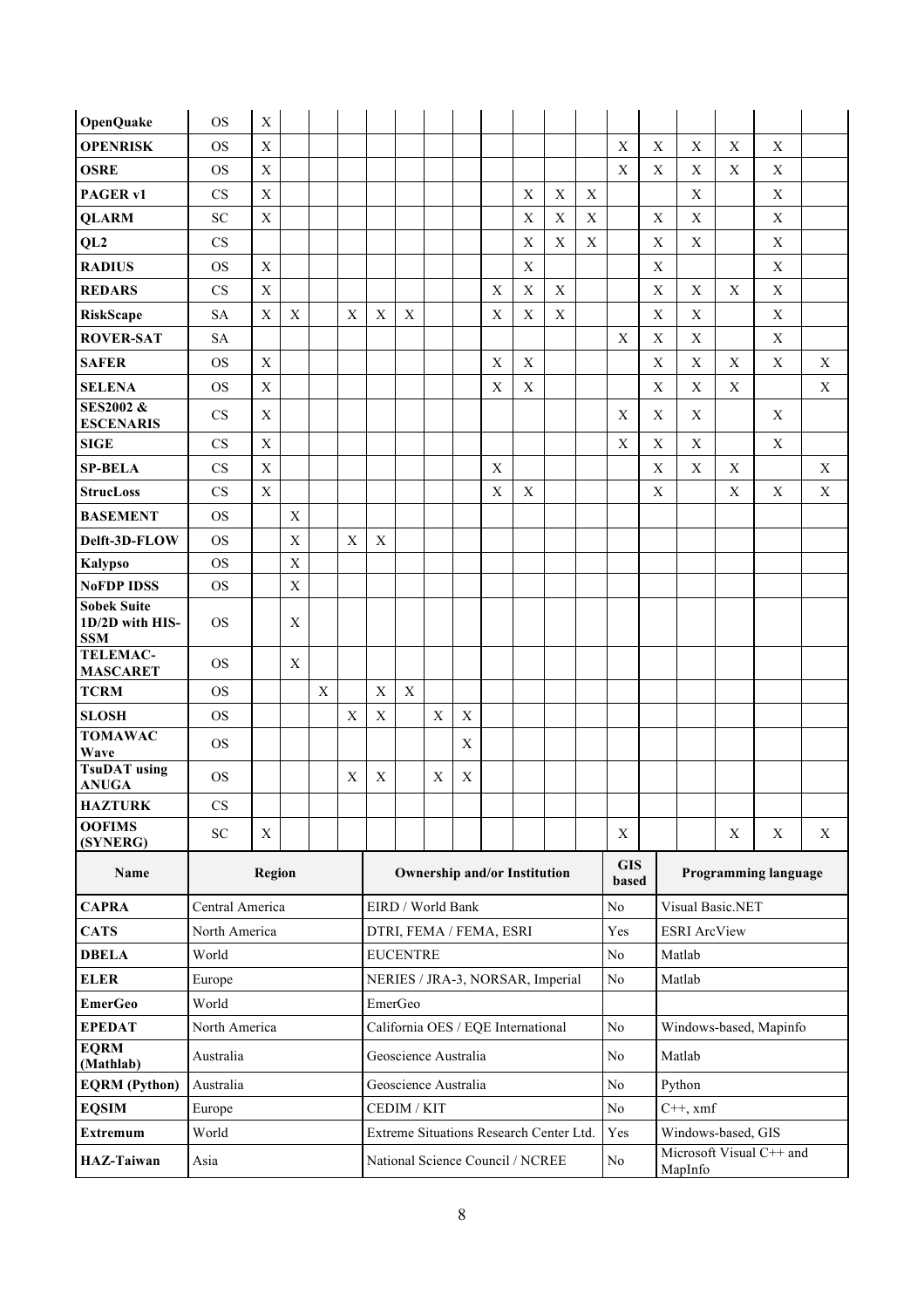| <b>Hazus-MH</b>                                     | North America | FEMA, NIBS / USGS                                                             | Yes            | VB6, C++, ArcGIS                               |
|-----------------------------------------------------|---------------|-------------------------------------------------------------------------------|----------------|------------------------------------------------|
| <b>InLET</b>                                        | North America | ImageCat, Inc.                                                                | N <sub>o</sub> | Js, Windows                                    |
| <b>Insafe</b>                                       |               | <b>AIFDR</b>                                                                  | N <sub>o</sub> | Java, QGIS plugin                              |
| <b>LNECLOSS</b>                                     | Europe        | LNEC, Consortium                                                              | No             | Fortran                                        |
| <b>PAGER 2010</b>                                   | World         | <b>USGS</b>                                                                   |                |                                                |
| Ergo (MAEviz/<br>mHARP)                             | World         | University of Illinois at Urbana<br>Champaign                                 | Yes            | EclipseRichClient, Geotools                    |
| <b>OpenQuake</b>                                    |               | <b>GEM</b>                                                                    | No             | Python, Java                                   |
| <b>OPENRISK</b>                                     | World         | AGORA, USGS, OpenSHA / SpaRisk<br><b>LLC</b>                                  | No             | Object-oriented, Web, GUI                      |
| <b>OSRE</b>                                         | World         | AGORA / Kyoto University                                                      | No             | Windows-based GUI, Java                        |
| PAGER <sub>v1</sub>                                 | World         | FEMA / USGS                                                                   | No.            | Matlab, unknown                                |
| <b>QLARM</b>                                        | World         | ETHZ and WAPMERR                                                              | N <sub>o</sub> | Internet-based, Java,<br>PostgreSQL            |
| QL <sub>2</sub>                                     | World         | M. Wyss                                                                       |                |                                                |
| <b>RADIUS</b>                                       | World         | Geohazards Int., IDNDR / UNEP                                                 | No             | Excel                                          |
| <b>REDARS</b>                                       | North America | FHWA / MCEER, ImageCatInc                                                     | No             | GUI Windows, Basic                             |
| <b>RiskScape</b>                                    | Australia     | NIWA and GNS                                                                  | No             | Java-GIS not needed                            |
| <b>ROVER-SAT</b>                                    | North America | University of Boulder                                                         |                |                                                |
| <b>SAFER</b>                                        | World         | 23 Worldwide Institutions/ Multiple EU                                        | No             | Matlab, C++ depending on<br>version            |
| <b>SELENA</b>                                       | World         | <b>NORSAR</b>                                                                 | Yes            | Matlab, C++ depending on<br>version            |
| <b>SES2002 &amp;</b><br><b>ESCENARIS</b>            | Europe        | Gen Dir. Of Civil Protection, Spain                                           | No             | Visual Basic, dll using<br>MapObjects 2.1      |
| <b>SIGE</b>                                         | Europe        | OSSN, Italy                                                                   | No             | Visual Basic, dll using<br>MapObjects 2.1      |
| <b>SP-BELA</b>                                      | Europe        | <b>EUCENTER</b>                                                               | n/a            | n/a                                            |
| <b>StrucLoss</b>                                    | Europe        | Gebze IT, Turkey / METU                                                       | N <sub>o</sub> | MapBasic and MapInfo                           |
| <b>BASEMENT</b>                                     |               | ETH-Z                                                                         | No             | Python code in some parts,<br>unknown for some |
| Delft-3D-FLOW                                       |               | Deltares                                                                      | Yes            | C++, GIS and other connecting<br>languages     |
| <b>Kalypso</b>                                      |               | Hamburg University of Technology and<br><b>Bjoernsen Consulting Engineers</b> | N <sub>0</sub> | Java                                           |
| <b>NoFDP IDSS</b>                                   |               | Darmstadt University                                                          | No             | Eclipse, Java                                  |
| <b>Sobek Suite</b><br>1D/2D with HIS-<br><b>SSM</b> |               | Deltares                                                                      | Yes            | C++, GIS and other connecting<br>languages     |
| <b>TELEMAC-</b><br><b>MASCARET</b>                  |               | Collaboration (Germany, UK, France)                                           | N <sub>0</sub> | Fortran                                        |
| <b>TCRM</b>                                         |               | GA                                                                            | No             | Python and some C                              |
| <b>SLOSH</b>                                        |               | <b>NOAA</b>                                                                   | $\rm No$       | Python and C vers 3.94                         |
| <b>TOMAWAC</b><br>Wave                              |               | Collaboration (Germany, UK, France)                                           | $\rm No$       | Fortran                                        |
| <b>TsuDAT</b> using<br><b>ANUGA</b>                 |               | ANU and GA                                                                    | N <sub>0</sub> | Python                                         |
| <b>HAZTURK</b>                                      | Turkey        |                                                                               |                |                                                |
| <b>OOFIMS</b><br>(SYNERG)                           | World         | SYNER-G EC FP7 / Univ. of Rome<br>'Sapienza'                                  | $\rm No$       | Matlab                                         |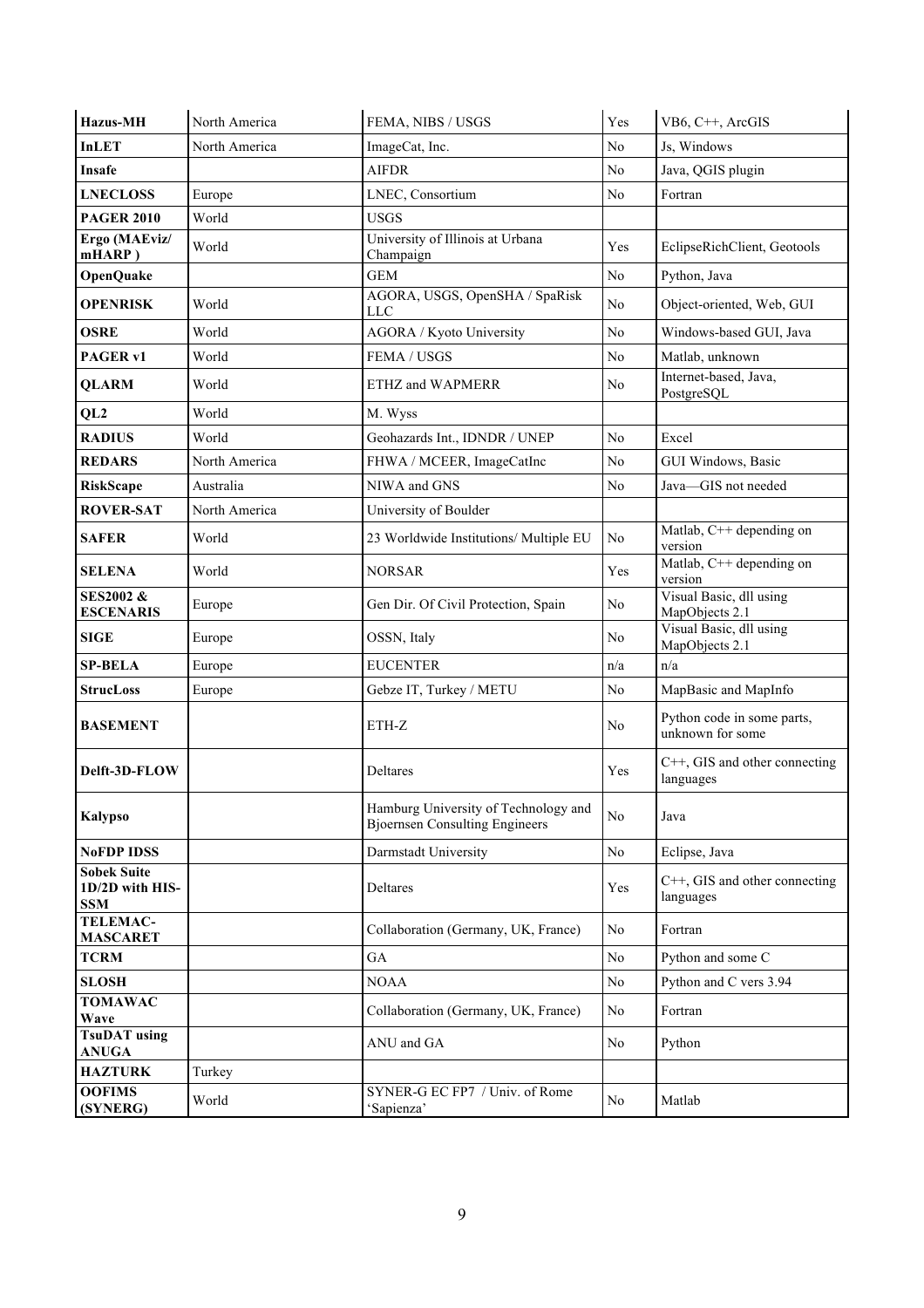#### **3. CONCLUSIONS AND RECOMMENDATIONS**

Hazard assessment and loss estimation analysis, benefit at the time being from a broad variety of modeling platforms and software tools helping to model the complex system and interactions between structure, infrastructure, and multi-hazards. In this paper, after concisely introducing the hazard assessment and loss estimation method, the list of all available software was gathered and investigated. Then, the most familiar and the performance platforms – including open sources, semi-open or fully closed tools – were briefly presented. The described software packages can benefit from each other. Some recommendations are offered for improvement and collaborations.

For Ergo, Daniell (2011) noted that it should be considered within GEM because it is fully useroriented, specifically Ergo economic and social algorithms could offer great benefit to GEM. While in the World Bank report (2014), they noted that Ergo should be integrated within many other software (Deltares, etc.), but on the other hand Ergo could benefit from probabilistic modeling if combined with EQRM. Daniell (2011) noted that recommendation and improvements for Greater Utility HAZUS have already been adjusted and it has influenced EQRM, SELENA, MAEviz, HAZ-TAIWAN, etc. Hazus methods, as well as most of the functions, were published in Porter (2008), among others. Nevertheless, it can become open source and more global by including and adapting fragility functions to non – USA regions. On the other hand, some of its modeling options can be applied to most other software packages such as the liquefaction, fire-following-earthquake, and input-output models. SELENA, was recommended by the World Bank report (2014) that the GUI interface should be improved, that many shortcomings exist regarding the intensity measurement. On the other hand the logic tree component can be adapted by other software packages. The GIS viewers such as ArcView can be implemented to display losses (Daniell, 2011). For the EQRM, the socioeconomic indicators should be added, and there should be greater depth in GIS. There is no GUI, thus it is difficult to handle by basic users. The software simply needs to be combined with Ergo, was noted in the World Bank report (2014). The EQRM would also combine with CAPRA. Moreover, it could combine well with software from GA (TCRM, TsuDAT) and with Deltares' flood software, however rewriting would be necessary. CAPRA could benefit from the input of fragility/casualty/economic functions from other projects. Moreover, it could benefit from synergy with EQRM or Ergo to add more functionality. Considering the GEM / OpenQuake, the installation procedure needs to be improved, and a stand-alone GUI with data is required. Nevertheless, the software is still in the test-production phase, therefore those improvements might have been considered or scheduled to be considered. Moreover, it is difficult to propose possible synergies since the software is not released yet. «A *natural synergy between OpenQuake and GEM is possible, given that the Python-coded EQRM joins well with the Global Earthquake Model (GEM)*», as it was noted in the World Bank report (2014). OOFIMS is the only software that models and analyzes the performance of interconnected/interdependent infrastructure systems, also considering the spatial variability of ground motion intensity at regional scale as well as of cross-correlation of ground motion across different intensity measures. Other platforms can benefit from OOFIMS. Fragility curves provided in HAZUS are frequently used in other software. However, the methods and tools provided by other software (e.g. OpenQuake, DBELA, SP-BELA) can be used by other software to update or improve their fragility functions. Finally, in the context of the new EU civil protection mechanism, seismic risk assessment at a pan-European level is essential. A relevant proof of concept study has been recently performed using ELER software, however, similar studies are encouraged using other software (e.g. ERGO, OpenQuake), aiming to a common methodology and loss assessment platform with up-to-date building inventory and population data for Europe.

#### **5. ACKNOWLEDGMENTS**

We thank the Lebanese National Center for Scientific Research (CNRS-L) and the Agence Universitaire de la Francophonie (AUF) for funding this research (Grant numbers: BMO-467 and S-912). Moreover, this work is willingly considered as part of the initiative of the Observatoire Libano-Français de l'Environnement (O-LIFE), thus this paper is allocated the number SA-38-2018.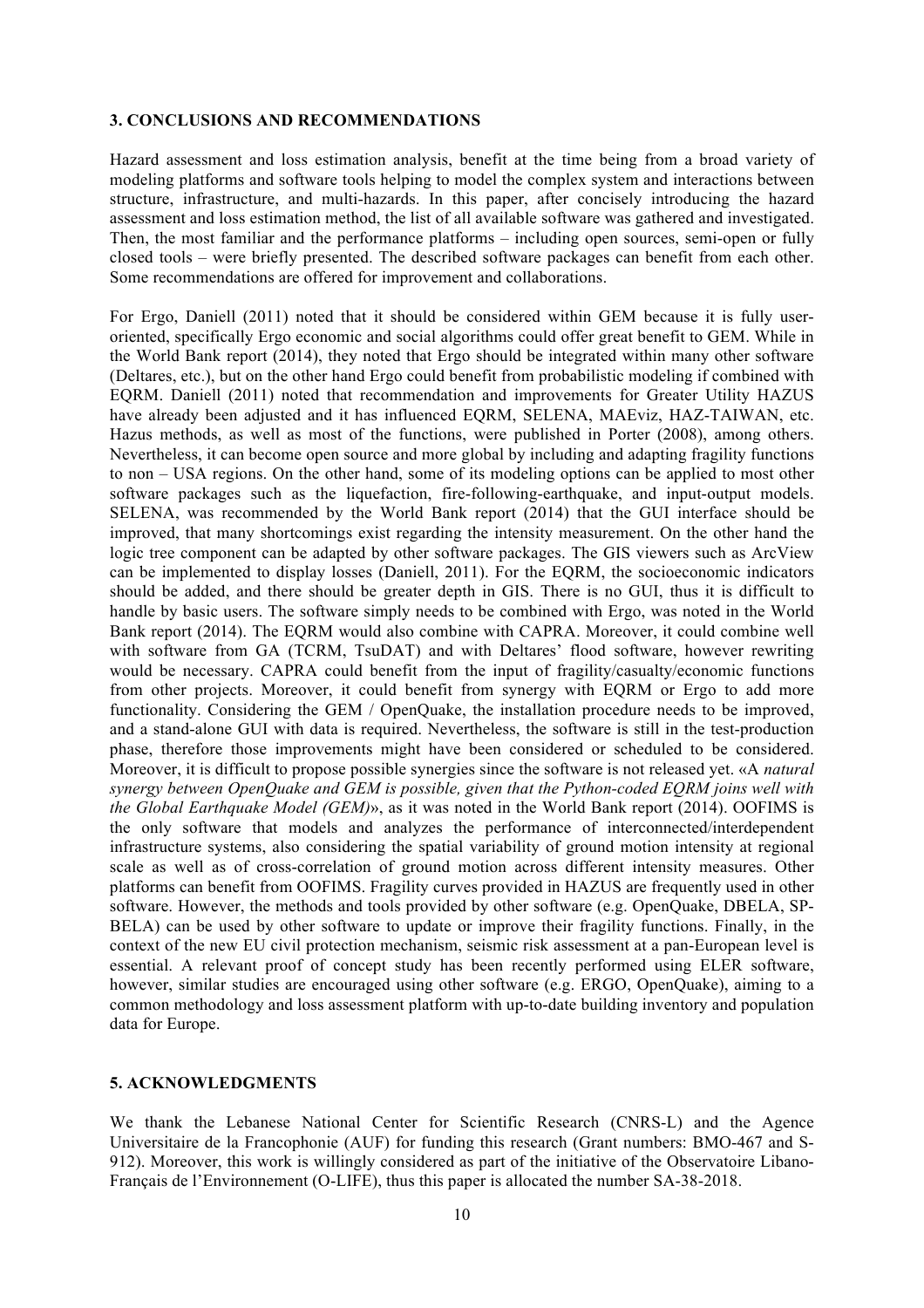#### **6. REFERENCES**

Argyroudis S, Selva J, Gehl P, Pitilakis K (2015). Systemic seismic risk assessment of road networks considering interactions with the built environment. *Computer-Aided Civil and Infrastructure Engineering*, 30(7):524–540.

Bal IE, Crowley H, Pinho R (2008). Displacement-Based Earthquake Loss Assessment for an Earthquake Scenario in Istanbul. *Journal of Earthquake Engineering*, 11(2): 12-22.

Bernal GA, Cardona O-M (2018). Next generation CAPRA software. *Proceedings of the 16th European Conference on Earthquake Engineering*, Thessaloniki, Greece, 18-21 June.

Borzi B, Crowley H, Pinho R (2008). Simplified pushover-based earthquake loss assessment (SP-BELA) method for masonry buildings, *International Journal of Architectural Heritage,* 2(4):353–376.

Calvi GM, Pinho R, Magenes G, Bommer JJ, Restrepo-Vélez LF, Crowley H (2006). The development of seismic vulnerability assessment methodologies over the past 30 years. *ISET Journal of Earthquake Technology*, 43(4): 75-104.

Cavalieri F, Franchin P, Buriticá Cortés J A, Tesfamariam S (2014). Models for seismic vulnerability analysis of power networks: comparative assessment. *Computer*-*Aided Civil and Infrastructure Engineering* 29(8): 590-607.

Cavalieri F, Franchin P, Giovinazzi S (2016). Earthquake-altered flooding hazard induced by damage to storm water systems. *Sustainable and Resilient Infrastructure*, 1(1-2): 14–31. DOI: 10.1080/23789689.2016.1178560.

Corbane C, Hancilar U, Ehrlich D, De Groeve T (2017). Pan-European seismic risk assessment: a proof of concept using the Earthquake Loss Estimation Routine (ELER). *Bulletin of Earthquake Eng*ineering 15:1057– 1083, DOI 10.1007/s10518-016-9993-5

Crowley H, Pinho R, Bommer JJ, Bird JF (2006). Development of a Displacement-Based Method for Earthquake Loss Assessment, *ROSE Research Report 2006/01*, IUSS Press,Pavia, Italy.Daniell, J. E. (2011). Open source procedure for assessment of loss using global earthquake modelling software (OPAL). *Natural Hazards and Earth System Sciences*, *11*(7), 1885-1899.

Crowley H, Pinho, R, Bommer JJ (2004). A Probabilistic Displacement-Based Vulnerability Assessment Procedure for Earthquake Loss Estimation. *Bulletin of Earthquake Engineering*, 2(2):173-219.

Daniell J, Maley T, Peres R, Villani M (2009). Earthquake Loss Estimation – Group Assignment II – Zeytinburnu District, *Course of Earthquake Loss Estimation,* European School for Advanced Studies in Reduction of Seismic Risk (ROSE School), University of Pavia, Pavia, Italy.

Eguchi RT, Goltz JD, Seligson HA, Flores PJ, Blais NC, Heaton TH, Bortugno E (1997). Real-time loss estimation as an emergency response decision support system: the Early Post-Earthquake Damage Assessment Tool (EPEDAT). Earthquake Spectra 13(4):815–832.

Elkady A, Hwang S-H, Lignos D (2018). EaRL: toolbox for earthquake risk and loss assessment of building assets. *Proceedings of the 16th European Conference on Earthquake Engineering*, Thessaloniki, Greece, 18-21 June.

Erdik et al. (2014). Rapid earthquake loss assessment after damaging earthquakes. In: A. Ansal (ed.), Perspectives on European Earthquake Engineering and Seismology, *Geotechnical, Geological and Earthquake Engineering* 34, DOI 10.1007/978-3-319-07118-3\_2.

Erdik M (2007). Discussion of: 'Istanbul at the threshold: an evaluation of the seismic risk in Istanbul by Pyper Griffiths, J.H., Irfanoglu, A, and Pujol, S.". *Earthquake Spectra*, 23(3): 727-729.

Erdik M, Safak E (2008). Earthquake Early Warning and Rapid Response System Istanbul. *Bogazici University Presentation – ELER,* Istanbul, Turkey.

Esposito E, Iervolino I, d'Onofrio A, Santo A, Cavalieri F, Franchin P (2014). Simulation-based seismic risk assessment of gas distribution networks. *Computer Aided Civil And Infrastructure Engineering*, 30(7): 508–523.

Faravelli M, Borzi B, Pagano M, Quaroni D (2018). Using Openquake to define seismic risk and real time damage scenario in Italy. *Proceedings of the 16th European Conference on Earthquake Engineering*, Thessaloniki, Greece, 18-21 June.

Franchin P, Cavalieri F (2013). Seismic vulnerability analysis of a complex interconnected civil infrastructure. In Tesfamariam S & Goda K (eds) Handbook of seismic risk analysis and management of civil infrastructure systems, Woodhead Publishing Limited, Cambridge, UK, DOI: 10.1533/9780857098986.4.465.